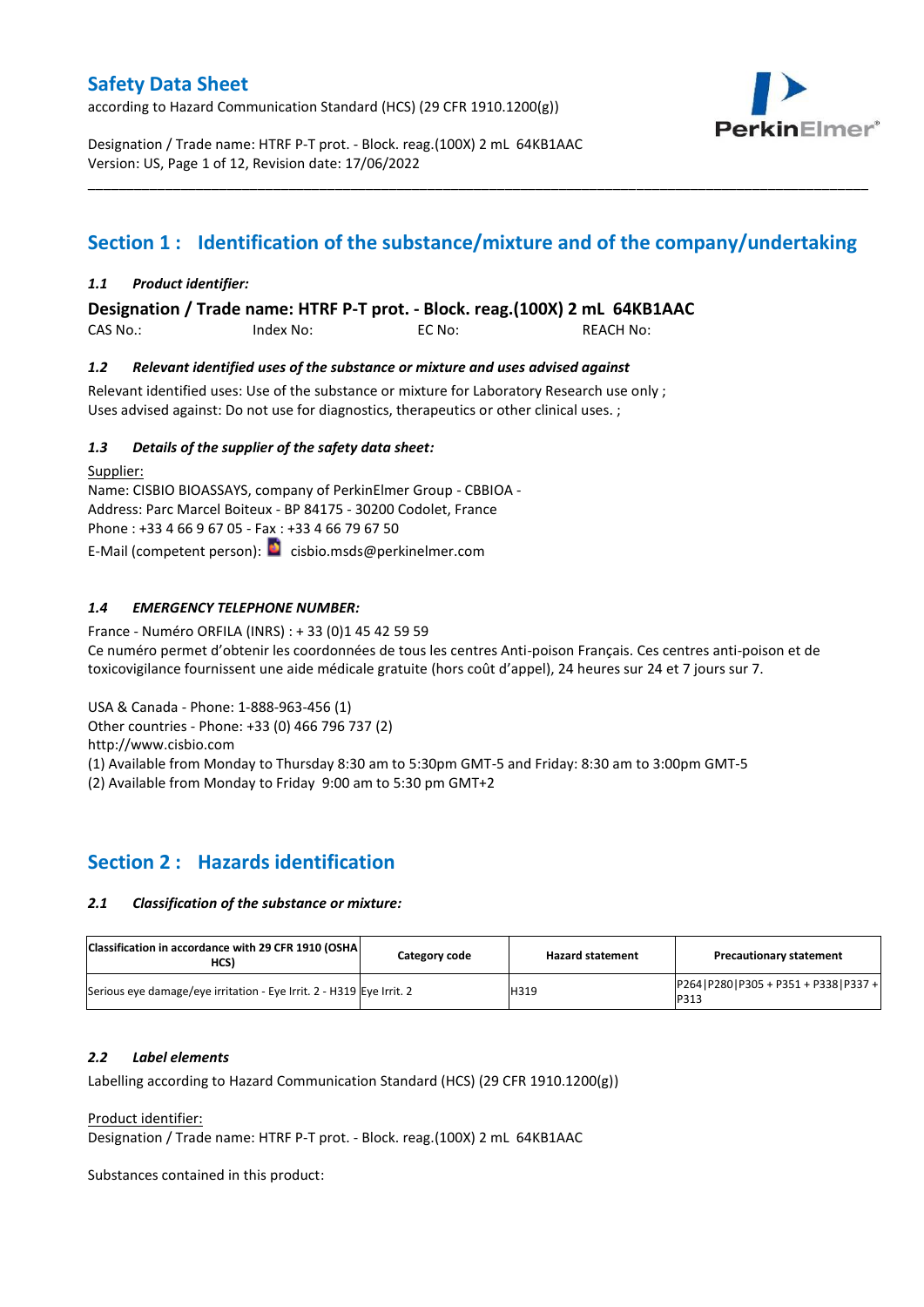according to Hazard Communication Standard (HCS) (29 CFR 1910.1200(g))



Designation / Trade name: HTRF P-T prot. - Block. reag.(100X) 2 mL 64KB1AAC Version: US, Page 2 of 12, Revision date: 17/06/2022

#### Hazard pictograms GHS07-exclam



## Signal word:

Warning

## Hazard and precautionary statements:

| Code        | <b>Hazard statments</b>                                                                                                                             |
|-------------|-----------------------------------------------------------------------------------------------------------------------------------------------------|
| H319        | Causes serious eye irritation                                                                                                                       |
| P264        | Wash  thoroughly after handling.                                                                                                                    |
| P280        | Wear protective gloves/protective clothing/eye protection/face protection.                                                                          |
|             | P305 + P351 + P338 IF IN EYES: Rinse cautiously with water for several minutes. Remove contact lenses, if present and easy to do. Continue rinsing. |
| P337 + P313 | If eye irritation persists: Get medical advice/attention.                                                                                           |

\_\_\_\_\_\_\_\_\_\_\_\_\_\_\_\_\_\_\_\_\_\_\_\_\_\_\_\_\_\_\_\_\_\_\_\_\_\_\_\_\_\_\_\_\_\_\_\_\_\_\_\_\_\_\_\_\_\_\_\_\_\_\_\_\_\_\_\_\_\_\_\_\_\_\_\_\_\_\_\_\_\_\_\_\_\_\_\_\_\_\_\_\_\_\_\_\_\_\_\_\_

## *2.3 Other hazards*

The mixture does not contain substances classified as 'Substances of Very High Concern' (SVHC) >= 0.1% published by the European CHemicals Agency (ECHA) under article 57 of REACH. The mixture satisfies neither the PBT nor the vPvB criteria for mixtures in accordance with annexe XIII of the REACH regulations EC 1907/2006. ;

Adverse human health effects: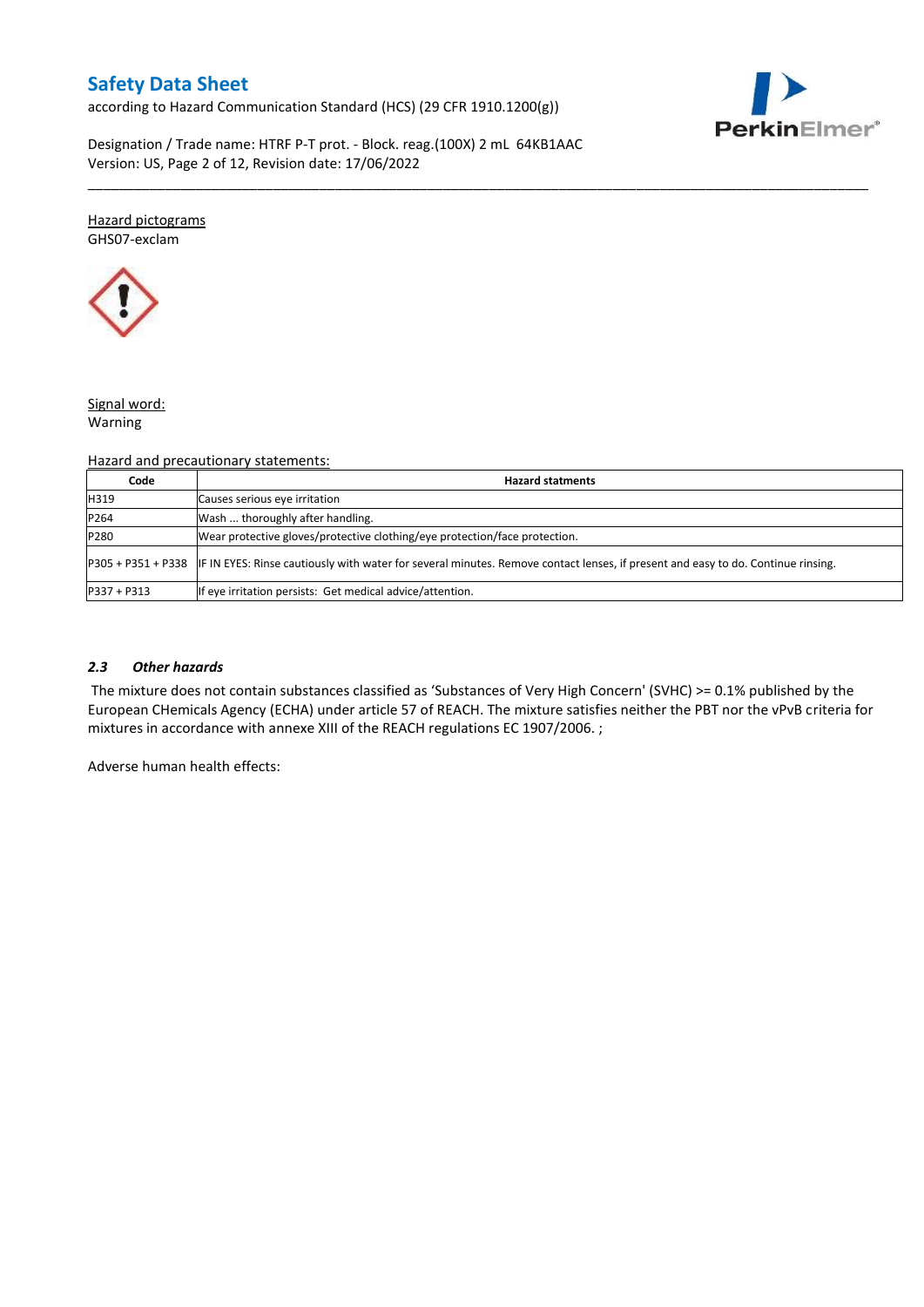according to Hazard Communication Standard (HCS) (29 CFR 1910.1200(g))



Designation / Trade name: HTRF P-T prot. - Block. reag.(100X) 2 mL 64KB1AAC Version: US, Page 3 of 12, Revision date: 17/06/2022

## **Section 3 : Composition/information on ingredients**

## *3.2 Mixtures*

Hazardous ingredients:

| Substance name                        | CAS <sub>n</sub> ° | Index n° | $ECn$ <sup>°</sup> | Classification in accordance with 29 CFR<br><b>1910 (OSHA HCS)</b> | Concentration<br>(%) | <b>SCL</b> | M-factor |
|---------------------------------------|--------------------|----------|--------------------|--------------------------------------------------------------------|----------------------|------------|----------|
| disodium<br>dihydrogenpyrophosphate   | 7758-16-9          |          | 231-835-0          | Serious eye damage/eye irritation - Eye<br>Irrit. 2 - H319         | $< 25\%$             |            |          |
| trisodium<br><b>Itetraoxovanadate</b> | 13721-39-6         |          | 237-287-9          | Acute toxicity - Acute Tox. 4 - H302 -<br>Oral                     | $< 3\%$              |            |          |

\_\_\_\_\_\_\_\_\_\_\_\_\_\_\_\_\_\_\_\_\_\_\_\_\_\_\_\_\_\_\_\_\_\_\_\_\_\_\_\_\_\_\_\_\_\_\_\_\_\_\_\_\_\_\_\_\_\_\_\_\_\_\_\_\_\_\_\_\_\_\_\_\_\_\_\_\_\_\_\_\_\_\_\_\_\_\_\_\_\_\_\_\_\_\_\_\_\_\_\_\_

Additional information:

Full text of H- and EUH-phrases: see SECTION 16.

## **Section 4 : First aid measures**

### *4.1 Description of first aid measures*

**General information**: Do not leave affected person unattended. ;

**Following inhalation**: In case of respiratory tract irritation, consult a physician. ;

**Following skin contact**:After contact with skin, wash immediately with water ;

**Following eye contact**: After contact with the eyes, rinse with water with the eyelids open for a sufficient length of time,

then consult an ophthalmologist immediately. ;

**Following ingestion**: Do NOT induce vomiting. ;

**Self-protection of the first aider**:

### *4.2 Most important symptoms and effects, both acute and delayed*

Symptoms: No known symptoms to date. ; Effects:

### *4.3 Indication of any immediate medical attention and special treatment needed*

Notes for the doctor:

# **Section 5 : Firefighting measures**

## *5.1 Extinguishing media:*

Suitable extinguishing media: This product is not flammable. Use extinguishing agent suitable for type of surrounding fire ;

## *5.2 Special hazards arising from the substance or mixture*

Hazardous combustion products: /

## *5.3 Advice for fire-fighters*

Wear Protective clothing. ; Additional information: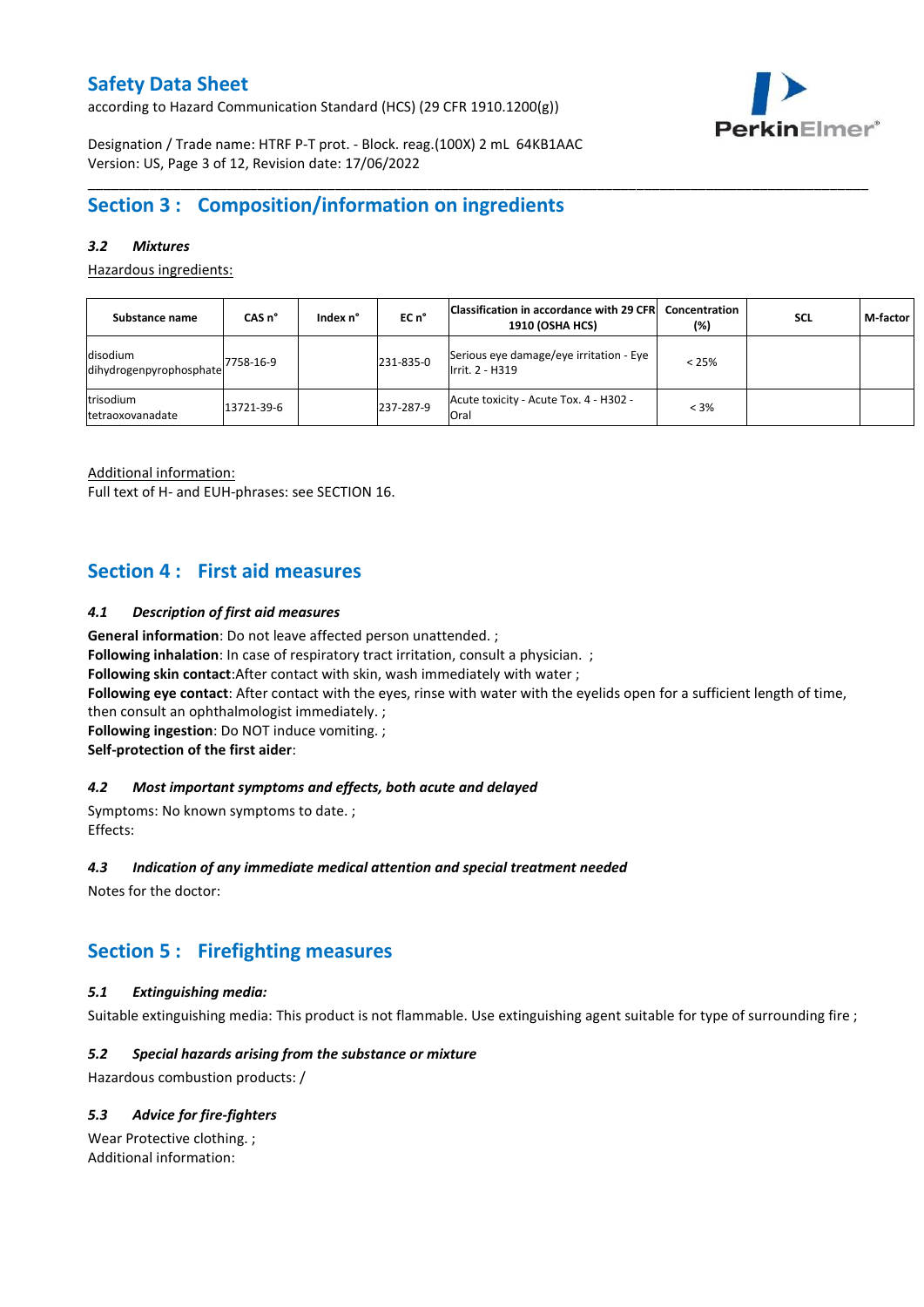according to Hazard Communication Standard (HCS) (29 CFR 1910.1200(g))

PerkinElmer®

Designation / Trade name: HTRF P-T prot. - Block. reag.(100X) 2 mL 64KB1AAC Version: US, Page 4 of 12, Revision date: 17/06/2022

## **Section 6 : Accidental release measures**

## *6.1 Personal precautions, protective equipment and emergency procedures*

Emergency procedures: Provide adequate ventilation. ;

## *6.2 Environmental precautions*

Do not allow to enter into surface water or drains. ;

## *6.3 Methods and material for containment and cleaning up*

For cleaning up: Suitable material for taking up: Absorbing material, organic ; Other information:

## *6.4 Reference to other sections*

Additional information:

# **Section 7 : Handling and storage**

## *7.1 Precautions for safe handling*

### Protective measures: Advice on safe handling: Avoid contact with skin, eyes and clothes. ; Fire preventions:

Do not eat, drink or smoke in areas where reagents are handled. ; Advice on general occupational hygiene : Handle in accordance with good industrial hygiene and safety practice ;

\_\_\_\_\_\_\_\_\_\_\_\_\_\_\_\_\_\_\_\_\_\_\_\_\_\_\_\_\_\_\_\_\_\_\_\_\_\_\_\_\_\_\_\_\_\_\_\_\_\_\_\_\_\_\_\_\_\_\_\_\_\_\_\_\_\_\_\_\_\_\_\_\_\_\_\_\_\_\_\_\_\_\_\_\_\_\_\_\_\_\_\_\_\_\_\_\_\_\_\_\_

## *7.2 Conditions for safe storage, including any incompatibilities*

Requirements for storage rooms and vessels: Keep container tightly closed. ; Hints on storage assembly: Materials to avoid: Further information on storage conditions:

## *7.3 Specific end uses:*

Recommendations on specific end uses: Observe technical data sheet. ;

# **Section 8 : Exposure controls/personal protection**

## *8.1 Control parameters*

Preliminary remark:

## 8.1.1 Occupational exposure limits:

OSHA (USA)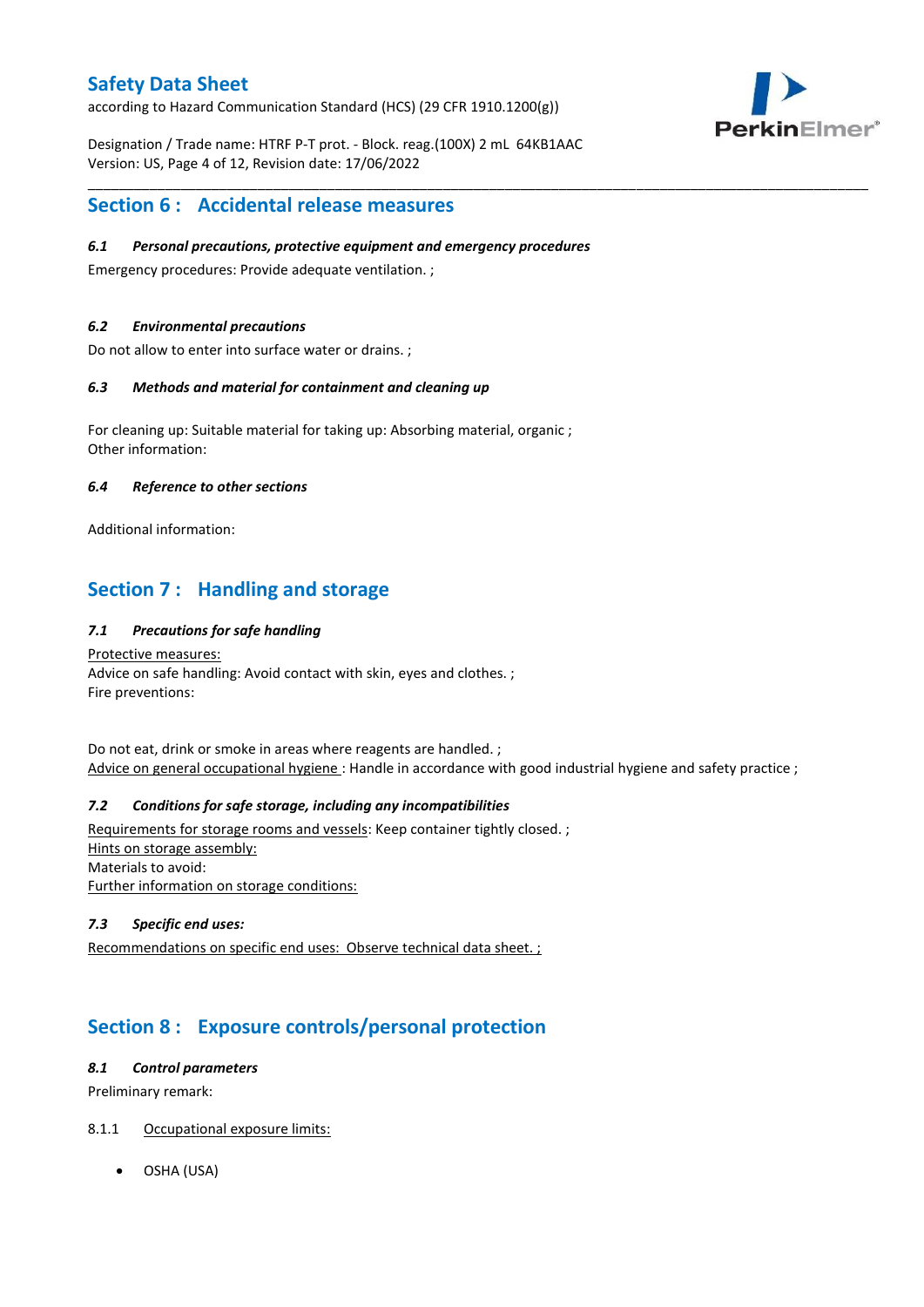according to Hazard Communication Standard (HCS) (29 CFR 1910.1200(g))



Designation / Trade name: HTRF P-T prot. - Block. reag.(100X) 2 mL 64KB1AAC Version: US, Page 5 of 12, Revision date: 17/06/2022

| Source:                            |           |               |                                                                            | Occupational Safety and Health Administration (OSHA) Permissible Exposure Limits (PELS) from 29 CFR 1910.1000 |                                                                      |                                                                        |
|------------------------------------|-----------|---------------|----------------------------------------------------------------------------|---------------------------------------------------------------------------------------------------------------|----------------------------------------------------------------------|------------------------------------------------------------------------|
| Substance                          | EC-No.    | <b>CAS-No</b> | <b>OSHA Permissible</b><br><b>Exposure Limit (PEL)</b><br>8-hour TWA (ppm) | <b>OSHA Permissible</b><br><b>Exposure Limit (PEL) 8-</b><br>hour TWA (mg/m3)                                 | <b>OSHA Permissible</b><br><b>Exposure Limit (PEL)</b><br>STEL (ppm) | <b>OSHA Permissible</b><br><b>Exposure Limit (PEL)</b><br>STEL (mg/m3) |
| 13721-39-6 / 237-<br>287-9         | 237-287-9 | 13721-39-6    |                                                                            |                                                                                                               |                                                                      | 0,05                                                                   |
| 7758-16-9 / 231-835-231-835-0<br>Ю |           | 7758-16-9     |                                                                            |                                                                                                               |                                                                      |                                                                        |

| Source:                                                    | TRGS 903, November 2015, BAuA |               |             |           |  |  |  |  |  |  |
|------------------------------------------------------------|-------------------------------|---------------|-------------|-----------|--|--|--|--|--|--|
| <b>Substance</b>                                           | EC No.                        | <b>CAS-No</b> | BGW (mg/m3) | BGW (ppm) |  |  |  |  |  |  |
| 13721-39-6 / 237-<br>287-9                                 | 237-287-9                     | 13721-39-6    |             |           |  |  |  |  |  |  |
| $\overline{7758}$ -16-9 / 231-835- $\big $ 231-835-0<br>10 |                               | 7758-16-9     |             |           |  |  |  |  |  |  |

## 8.1.2 DNEL/PNEC-values:

• DNEL worker

| Source:                                                |                     | <b>IGESTIS – substance database</b> |                                                 |                                                          |                                                             |                                                                     |                                   |                                    |                                                                                   |
|--------------------------------------------------------|---------------------|-------------------------------------|-------------------------------------------------|----------------------------------------------------------|-------------------------------------------------------------|---------------------------------------------------------------------|-----------------------------------|------------------------------------|-----------------------------------------------------------------------------------|
| Substance                                              | EC-No.              | <b>CAS-No</b>                       | Acute - dermal,<br>local effects<br>(mg/kg/day) | Long-term $-$<br>dermal, local<br>effects<br>(mg/kg/day) | Long-term $-$<br>dermal.<br>systemic effects<br>(mg/kg/day) | Acute –<br>inhalation, local<br>" leffects (mg/m3) systemic effects | Acute -<br>inhalation.<br>(mg/m3) | Long-term $-$<br>inhalation, local | Long-term $-$<br>inhalation,<br>"   effects (mg/m3)   systemic effects<br>(mg/m3) |
| 13721-39-6 / <br> 237-287-9  13721-39-6  <br>237-287-9 |                     |                                     |                                                 |                                                          |                                                             |                                                                     |                                   |                                    |                                                                                   |
| 7758-16-9 /<br>231-835-0                               | 231-835-0 7758-16-9 |                                     |                                                 |                                                          |                                                             |                                                                     | 2.79-2.79                         |                                    |                                                                                   |

## • DNEL consumer

| Source:                                                       |        | <b>IGESTIS – substance database</b> |                                                 |                                                          |                                                             |                                                 |                                                       |                                                    |                                                             |
|---------------------------------------------------------------|--------|-------------------------------------|-------------------------------------------------|----------------------------------------------------------|-------------------------------------------------------------|-------------------------------------------------|-------------------------------------------------------|----------------------------------------------------|-------------------------------------------------------------|
| Substance                                                     | EC-No. | <b>CAS-No</b>                       | Acute - dermal,<br>local effects<br>(mg/kg/day) | Long-term $-$<br>dermal, local<br>effects<br>(mg/kg/day) | Long-term $-$<br>dermal,<br>systemic effects<br>(mg/kg/day) | Acute –<br>inhalation, local<br>effects (mg/m3) | Acute -<br>inhalation.<br>systemic effects<br>(mg/m3) | Long-term-<br>inhalation, local<br>effects (mg/m3) | $Long-term -$<br>inhalation,<br>systemic effects<br>(mg/m3) |
| 13721-39-6 / <sub>237-287-9</sub>   13721-39-6  <br>237-287-9 |        |                                     |                                                 |                                                          |                                                             |                                                 |                                                       |                                                    |                                                             |
| 7758-16-9 /<br>231-835-0                                      |        | 231-835-0 7758-16-9                 |                                                 |                                                          |                                                             |                                                 |                                                       |                                                    |                                                             |

## • PNEC

| Source:          | <b>INERIS</b> |        |              |                                                                                                                                              |  |  |              |  |                      |  |                      |            |  |  |              |  |  |
|------------------|---------------|--------|--------------|----------------------------------------------------------------------------------------------------------------------------------------------|--|--|--------------|--|----------------------|--|----------------------|------------|--|--|--------------|--|--|
|                  |               |        | PNEC AQUATIC |                                                                                                                                              |  |  |              |  |                      |  | <b>PNEC Sediment</b> |            |  |  |              |  |  |
|                  |               |        | freshwater   |                                                                                                                                              |  |  | marine water |  | intermittent release |  |                      | freshwater |  |  | marine water |  |  |
| <b>Substance</b> | EC-No.        | CAS-No |              | $(mg/L)$ $(mg/kg)$ $(mg/kg)$ $(mg/L)$ $(mg/kg)$ $(mg/m)$ $(mg/L)$ $(mg/kg)$ $(mg/m)$ $(mg/L)$ $(mg/kg)$ $(mg/L)$ $(mg/L)$ $(mg/kg)$ $(mg/m)$ |  |  |              |  |                      |  |                      |            |  |  |              |  |  |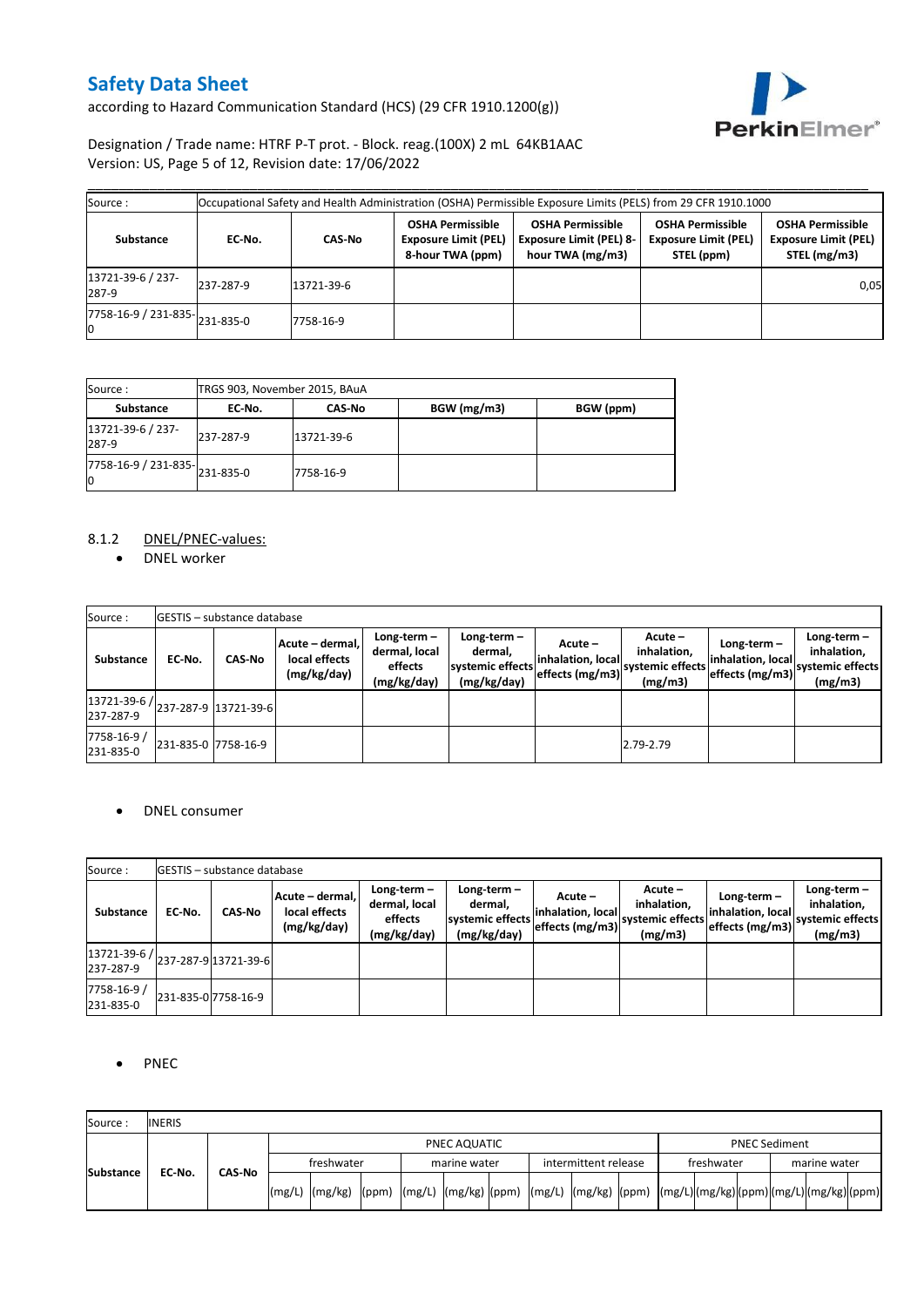according to Hazard Communication Standard (HCS) (29 CFR 1910.1200(g))



Designation / Trade name: HTRF P-T prot. - Block. reag.(100X) 2 mL 64KB1AAC Version: US, Page 6 of 12, Revision date: 17/06/2022

| 13721-39-6<br>/ 237-287- 237-287-9 13721-39-6    |  |  |  |  |  |  |  |  |  |
|--------------------------------------------------|--|--|--|--|--|--|--|--|--|
| 7758-16-9<br>/ 231-835- 231-835-0 7758-16-9<br>Ю |  |  |  |  |  |  |  |  |  |

| Source:                 | <b>INERIS</b>          |               |           |         |       |                                |         |       |          |         |       |                             |         |       |
|-------------------------|------------------------|---------------|-----------|---------|-------|--------------------------------|---------|-------|----------|---------|-------|-----------------------------|---------|-------|
|                         |                        |               | Others    |         |       |                                |         |       |          |         |       |                             |         |       |
| <b>Substance</b>        | EC-No.                 | <b>CAS-No</b> | PNEC soil |         |       | PNEC sewage treatment<br>plant |         |       | PNEC air |         |       | PNEC secondary<br>poisoning |         |       |
|                         |                        |               | (mg/L)    | (mg/kg) | (ppm) | (mg/L)                         | (mg/kg) | (ppm) | (mg/L)   | (mg/kg) | (ppm) | (mg/L)                      | (mg/kg) | (ppm) |
| 237-287-9               | 13721-39-6 / 237-287-9 | 13721-39-6    |           |         |       |                                |         |       |          |         |       |                             |         |       |
| 7758-16-9/<br>231-835-0 | 231-835-0              | 7758-16-9     |           |         |       |                                |         |       |          |         |       |                             |         |       |

## *8.2 Exposure controls*

8.2.1 Appropriate engineering controls:

Technical measures and appropriate working operations should be given priority over the use of personal protective equipment. See section 7

8.2.2 Personal protective equipment:

Eye / Face protection: Safety glasses with side-shields ;

Skin protection:Gloves ;

Respiratory protection:Ensure adequate ventilation ;

Thermal hazards:

8.2.3 Environmental exposure controls:

Consumer exposure control

Measures related to consumer uses of the substance (as such or in mixtures): Measures related to the service life of the substance in articles:

## **Section 9 : Physical and chemical properties**

### *9.1 Information on basic physical and chemical properties*

Appearance

| Physical state        | Liguid      |
|-----------------------|-------------|
| Colour                | Colorless · |
| Odour                 |             |
| Odour threshold (ppm) |             |

|                                          | Value | Concentration<br>(mol/L) | Method | Temperature (°C) | Pressure (kPa) | Remark |
|------------------------------------------|-------|--------------------------|--------|------------------|----------------|--------|
| pH                                       |       |                          |        |                  |                |        |
| Melting point (°C)                       |       |                          |        |                  |                |        |
| Freezing point (°C)                      |       |                          |        |                  |                |        |
| Initial boiling point/boiling range (°C) |       |                          |        |                  |                |        |
| Flash point (°C)                         |       |                          |        |                  |                |        |
| Evaporation rate (kg/m <sup>2</sup> /h)  |       |                          |        |                  |                |        |
| Flammability (type: ) (%)                |       |                          |        |                  |                |        |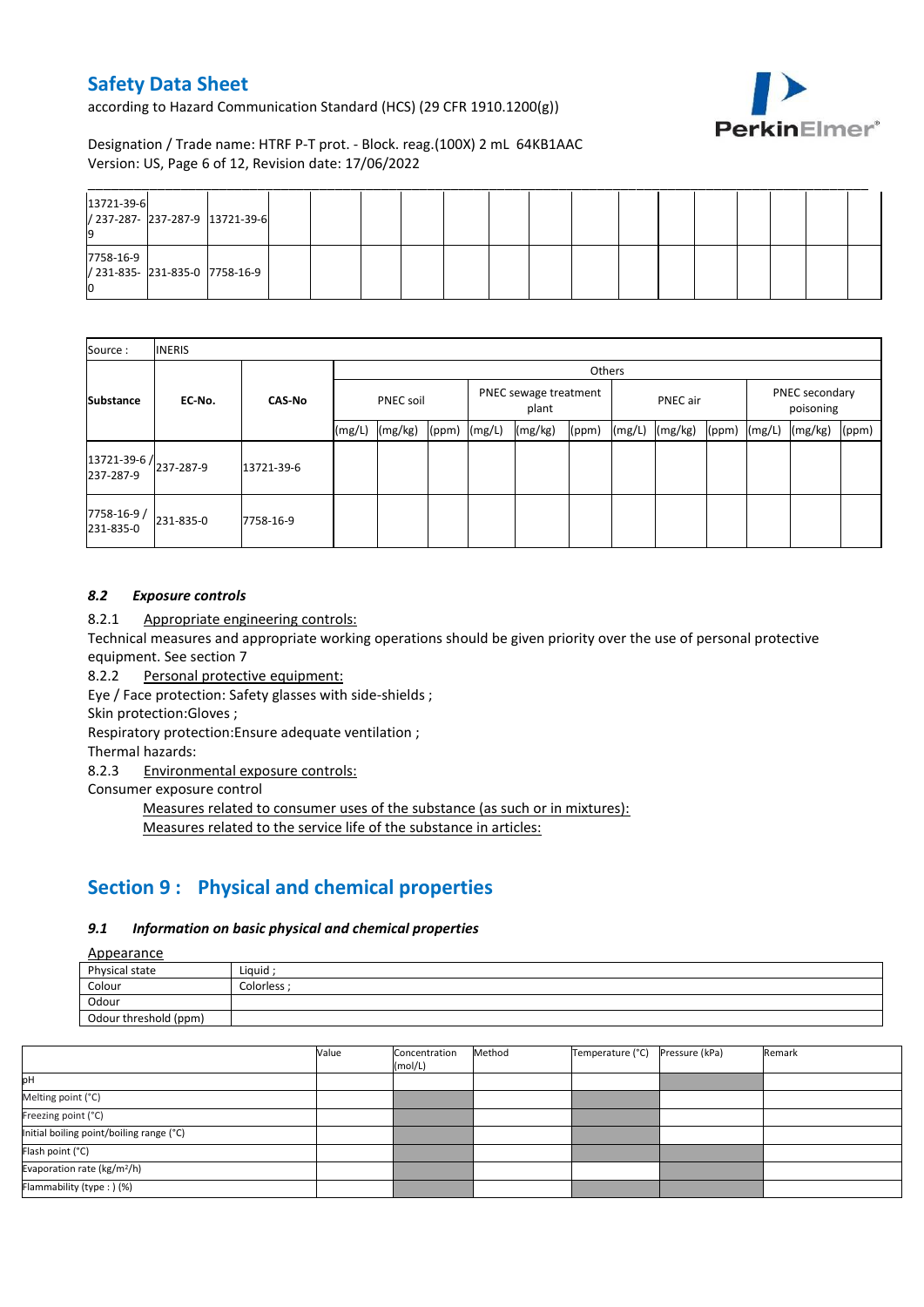according to Hazard Communication Standard (HCS) (29 CFR 1910.1200(g))



### Designation / Trade name: HTRF P-T prot. - Block. reag.(100X) 2 mL 64KB1AAC Version: US, Page 7 of 12, Revision date: 17/06/2022

| Upper/lower                                                | Upper explosive limit                     |  |  |  |
|------------------------------------------------------------|-------------------------------------------|--|--|--|
| flammability or explosive                                  | (%)                                       |  |  |  |
| limits                                                     | Lower explosive limit (%)                 |  |  |  |
| Vapour pressure (kPa)                                      |                                           |  |  |  |
| Vapour density (g/cm <sup>3</sup> )                        |                                           |  |  |  |
|                                                            | Density (g/cm <sup>3</sup> )              |  |  |  |
| Densities                                                  | Relative density (g/cm <sup>3</sup> )     |  |  |  |
|                                                            | Bulk density (g/cm <sup>3</sup> )         |  |  |  |
|                                                            | Critical density (g/cm <sup>3</sup> )     |  |  |  |
| Solubility (Type: ) (g/L)                                  |                                           |  |  |  |
| Partition coefficient (log Pow)<br>n-octanol/water at pH : |                                           |  |  |  |
| Auto-ignition temperature (°C)                             |                                           |  |  |  |
| Decomposition temperature (°C)                             |                                           |  |  |  |
| Decomposition energy : kJ                                  |                                           |  |  |  |
| Viscosity                                                  | Viscosity, dynamic (poiseuille)           |  |  |  |
|                                                            | Viscosity, cinematic (cm <sup>3</sup> /s) |  |  |  |
| Explosive properties                                       |                                           |  |  |  |
|                                                            | Oxidising properties                      |  |  |  |

### *9.2 Other information:*

No other relevant data available

# **Section 10 : Stability and reactivity**

### *10.1 Reactivity*

This material is considered to be non-reactive under normal use conditions. ;

#### *10.2 Chemical stability*

- *10.3 Possibility of hazardous reactions*
- *10.4 Conditions to avoid:*
- *10.5 Incompatible materials:*

#### *10.6 Hazardous decomposition products:*

Does not decompose when used for intended uses. ;

## **Section 11 : Toxicological information**

Toxicokinetics, metabolism and distribution

### *11.1 Information on toxicological effects*

**Substances** 

**Acute toxicity**

Animal data: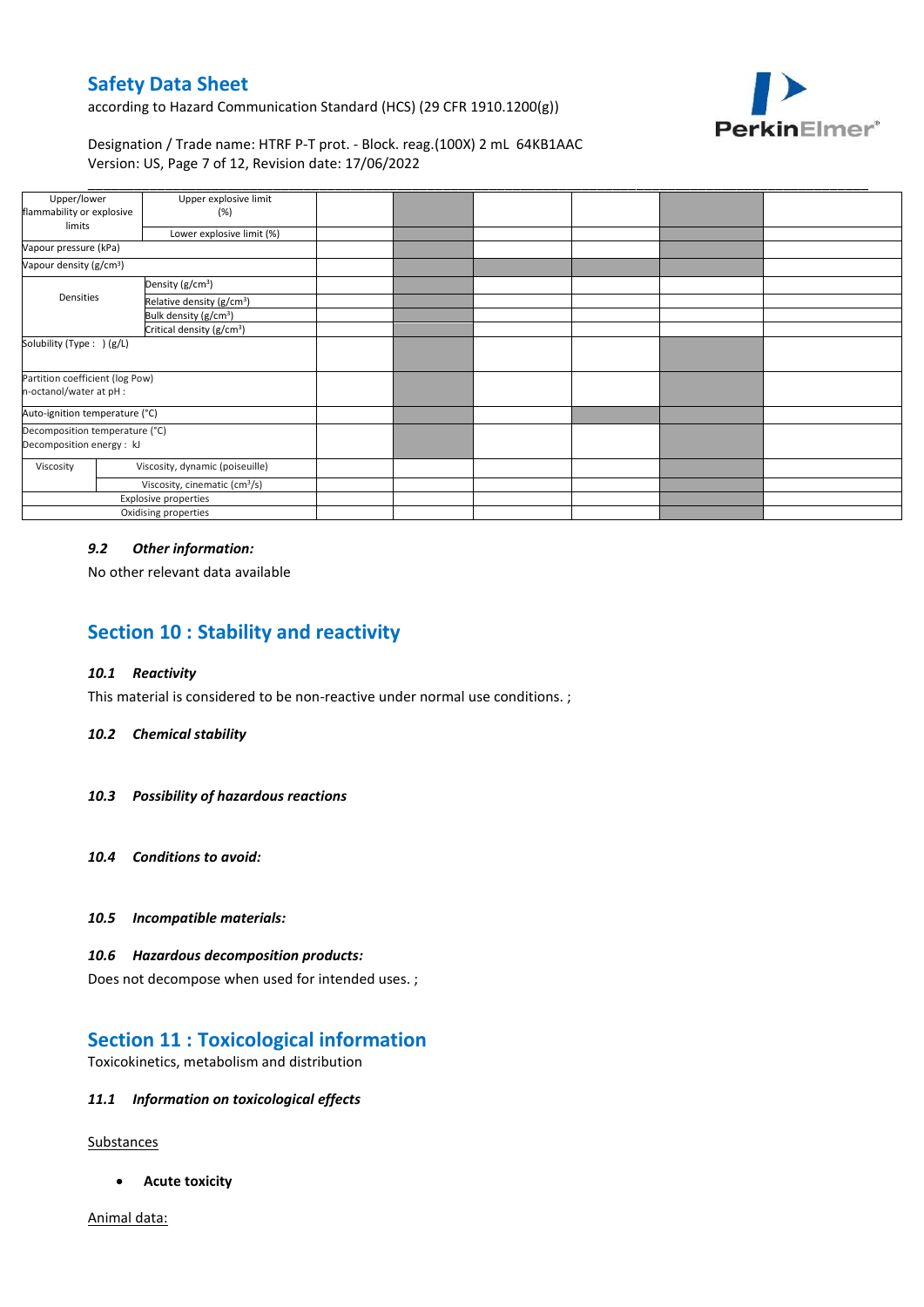according to Hazard Communication Standard (HCS) (29 CFR 1910.1200(g))



Designation / Trade name: HTRF P-T prot. - Block. reag.(100X) 2 mL 64KB1AAC Version: US, Page 8 of 12, Revision date: 17/06/2022

#### Acute oral toxicity:

| Substance name         | <b>LD50</b><br>(mg/kg) | Species | Method | Symptoms / delayed effects | Remark |
|------------------------|------------------------|---------|--------|----------------------------|--------|
| 13721-39-6 / 237-287-9 | 330-330                | Rat     |        | Hemorragie                 |        |

\_\_\_\_\_\_\_\_\_\_\_\_\_\_\_\_\_\_\_\_\_\_\_\_\_\_\_\_\_\_\_\_\_\_\_\_\_\_\_\_\_\_\_\_\_\_\_\_\_\_\_\_\_\_\_\_\_\_\_\_\_\_\_\_\_\_\_\_\_\_\_\_\_\_\_\_\_\_\_\_\_\_\_\_\_\_\_\_\_\_\_\_\_\_\_\_\_\_\_\_\_

Acute dermal toxicity:

Acute inhalative toxicity:

Practical experience / human evidence: Assessment / Classification: General Remark:

### **•** Skin corrosion/irritation

Animal data:

In-vitro skin test method: In-vitro skin test result:

Assessment / Classification:

### **Eye damage/irritation**

Animal data:

| Substance name                    | <b>Species</b> | Method       | Exposure time         | <b>Result/evaluation</b> | Score | Remark |
|-----------------------------------|----------------|--------------|-----------------------|--------------------------|-------|--------|
| 31-835<br>221<br>7758-16-9<br>___ | J Rabbit       | D405<br>OECD | irritation<br>ιFν<br> |                          |       |        |

In vitro eye test method: In vitro eye test result: Assessment / Classification:

### C**MR effects (carcinogenity, mutagenicity and toxicity for reproduction)**

o Germ cell mutagenicity:

Animal data:

Assessment / Classification:

o Carcinogenicity

Practical experience / human evidence: Animal data:

Other information: Assessment / Classification:

o Reproductive toxicity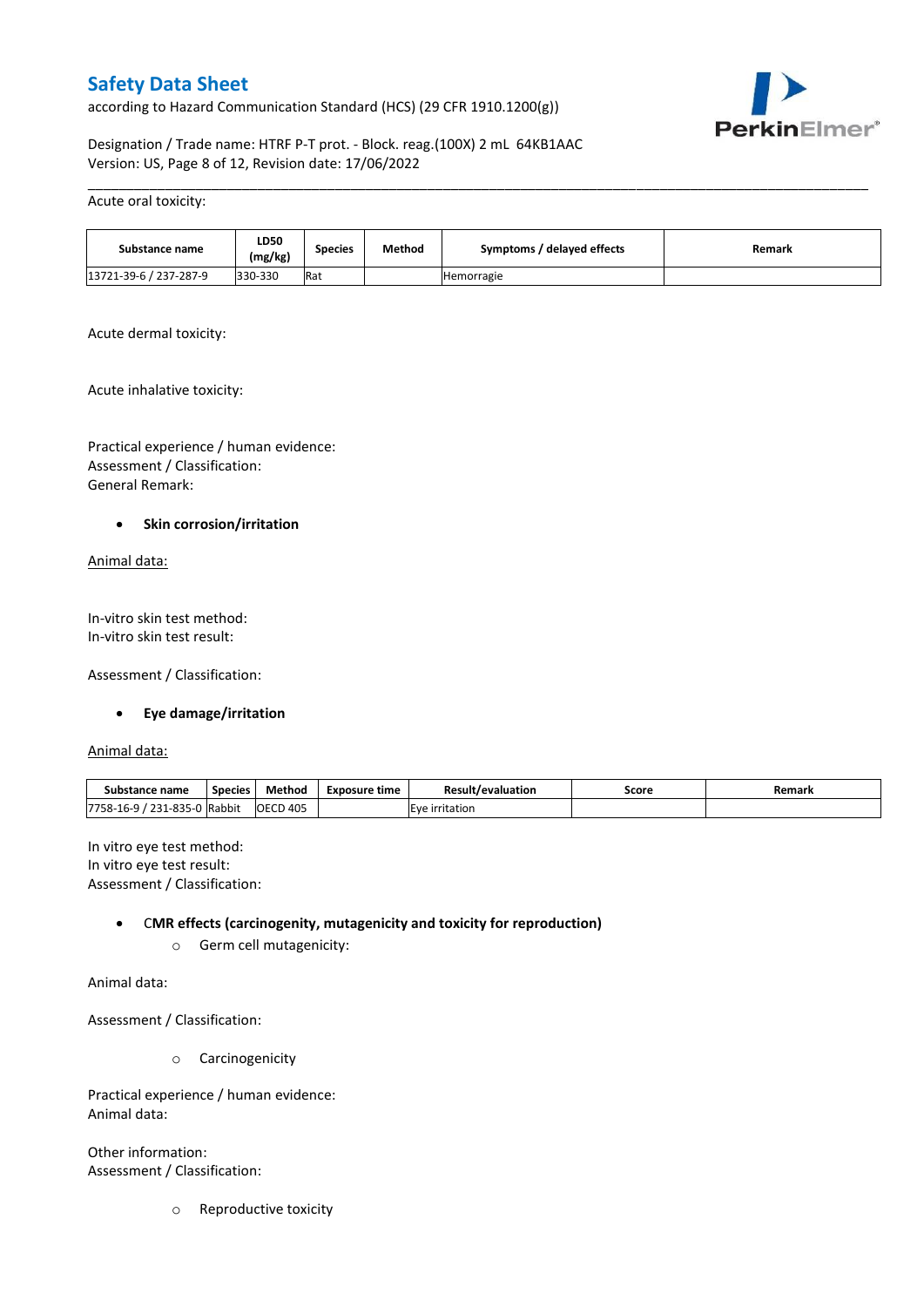according to Hazard Communication Standard (HCS) (29 CFR 1910.1200(g))



Designation / Trade name: HTRF P-T prot. - Block. reag.(100X) 2 mL 64KB1AAC Version: US, Page 9 of 12, Revision date: 17/06/2022

\_\_\_\_\_\_\_\_\_\_\_\_\_\_\_\_\_\_\_\_\_\_\_\_\_\_\_\_\_\_\_\_\_\_\_\_\_\_\_\_\_\_\_\_\_\_\_\_\_\_\_\_\_\_\_\_\_\_\_\_\_\_\_\_\_\_\_\_\_\_\_\_\_\_\_\_\_\_\_\_\_\_\_\_\_\_\_\_\_\_\_\_\_\_\_\_\_\_\_\_\_

Practical experience / human evidence: Animal data:

Other information: Assessment / Classification:

Overall assessment on CMR properties:

- **Specific target organ toxicity (single exposure)**
	- o STOT SE 1 and 2

Animal data:

Other information:

o STOT SE 3

Practical experience / human evidence:

Other information: Assessment / Classification:

### **Specific target organ toxicity (repeated exposure)**

Practical experience / human evidence: Animal data:

Assessment / Classification: Other information

**Aspiration hazard**

Practical experience / human evidence: Experimental data: viscosity data: see SECTION 9. Assessment / Classification: Remark:

11.1.1 Mixtures No toxicological information is available for the mixture itself

## **Section 12 : Ecological information**

In case that test data regarding one endpoint/differentiation exist for the mixture itself, the classification is carried out according to the substance criteria (excluding biodegradation and bioaccumulation). If no test data exist, the criteria for mixture classification has to be used (calculation method) in this case the toxicological data of the ingredients are shown.

## *12.1 Aquatic toxicity:*

Acute (short-term) fish toxicity

Chronic (long-term) fish toxicity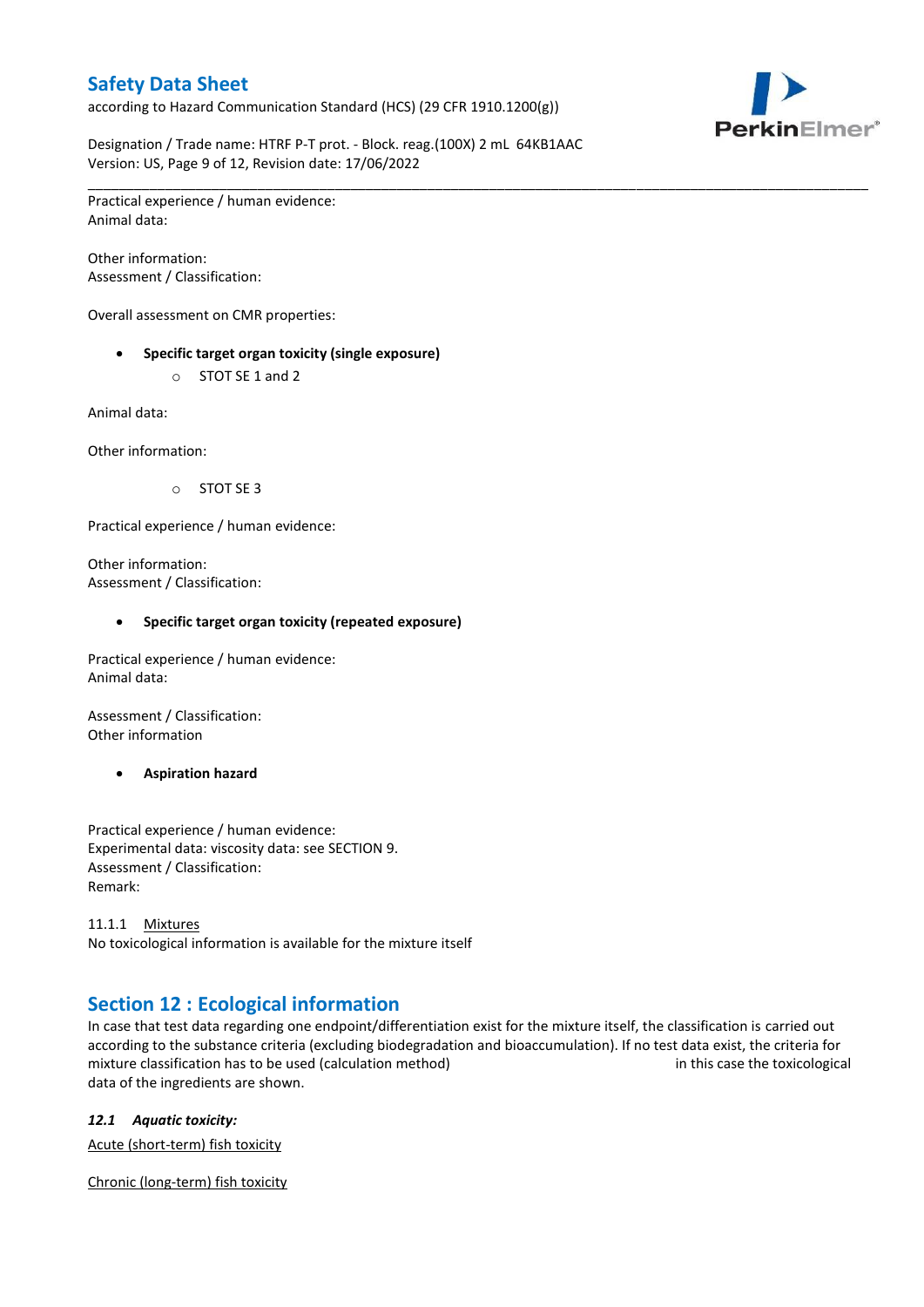according to Hazard Communication Standard (HCS) (29 CFR 1910.1200(g))



Designation / Trade name: HTRF P-T prot. - Block. reag.(100X) 2 mL 64KB1AAC Version: US, Page 10 of 12, Revision date: 17/06/2022

\_\_\_\_\_\_\_\_\_\_\_\_\_\_\_\_\_\_\_\_\_\_\_\_\_\_\_\_\_\_\_\_\_\_\_\_\_\_\_\_\_\_\_\_\_\_\_\_\_\_\_\_\_\_\_\_\_\_\_\_\_\_\_\_\_\_\_\_\_\_\_\_\_\_\_\_\_\_\_\_\_\_\_\_\_\_\_\_\_\_\_\_\_\_\_\_\_\_\_\_\_

Acute (short-term) toxicity to crustacea

Chronic (long-term) toxicity to crustacea

Acute (short-term) toxicity to algae and cyanobacteria

Toxicity to microorganisms and other aquatic plants / organisms

Assessment / Classification:

## *12.2 Persistence and degradability*

Biodegradation:

Abiotic Degradation:

Assessment / Classification:

### *12.3 Bioaccumulative potential*

Bioconcentration factor (BCF):

*12.4 Mobility in soil*

- *12.5 Results of PBT and vPvB assessment*
- *12.6 Other adverse effects:*

Additional ecotoxicological information:

## **Section 13 : Disposal considerations**

### *13.1 Waste treatment methods*

Waste treatment options: Dispose of waste according to applicable legislation. ;

Other disposal recommendations: Additional information:

## **Section 14 : Transport information**

### ADR/RID/AND/IMDG/IATA

| UN No.                     |  |
|----------------------------|--|
| UN Proper shipping name    |  |
| Transport hazard class(es) |  |
| Hazard label(s)            |  |
|                            |  |
| Packing group              |  |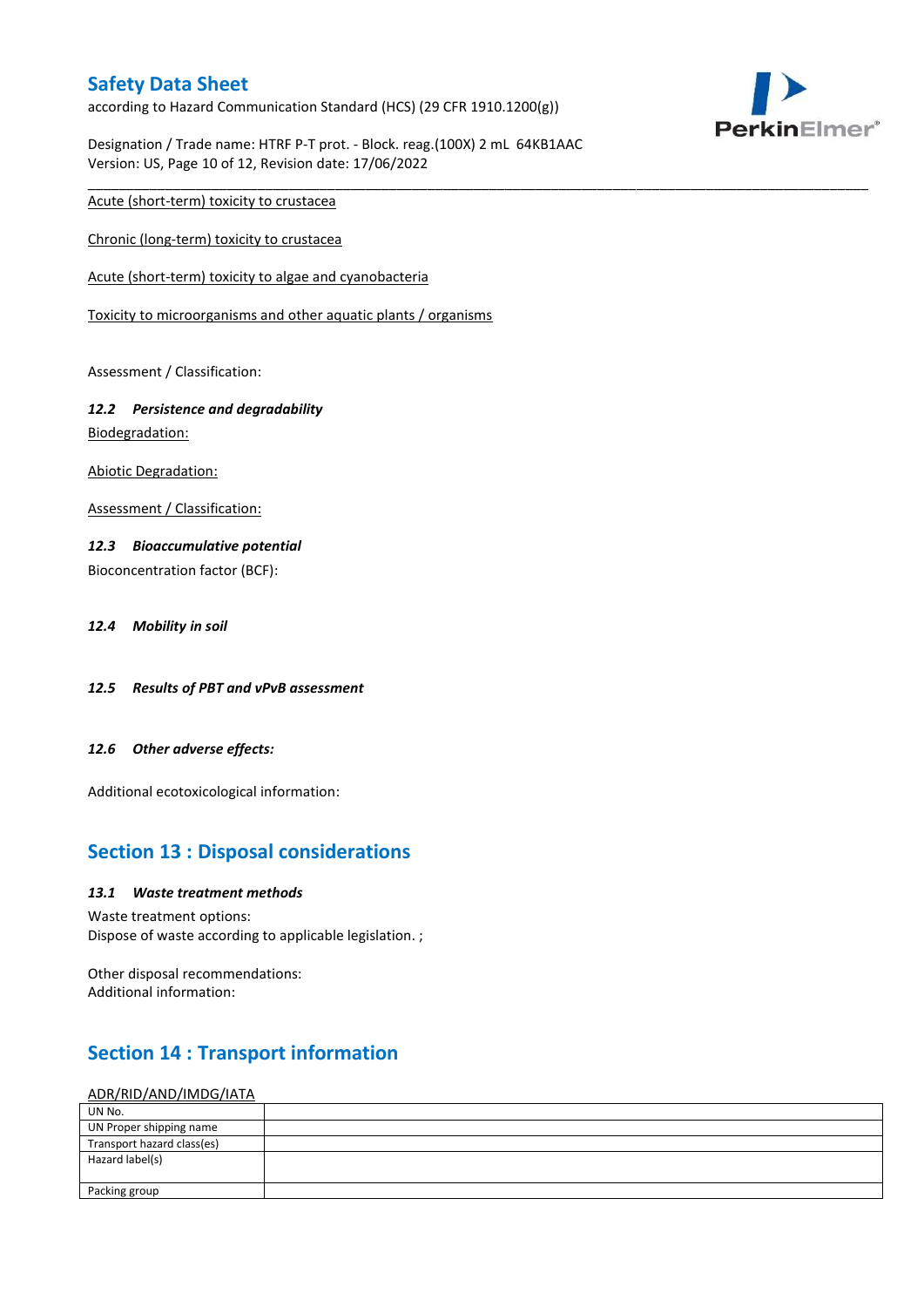according to Hazard Communication Standard (HCS) (29 CFR 1910.1200(g))



Designation / Trade name: HTRF P-T prot. - Block. reag.(100X) 2 mL 64KB1AAC Version: US, Page 11 of 12, Revision date: 17/06/2022

#### \_\_\_\_\_\_\_\_\_\_\_\_\_\_\_\_\_\_\_\_\_\_\_\_\_\_\_\_\_\_\_\_\_\_\_\_\_\_\_\_\_\_\_\_\_\_\_\_\_\_\_\_\_\_\_\_\_\_\_\_\_\_\_\_\_\_\_\_\_\_\_\_\_\_\_\_\_\_\_\_\_\_\_\_\_\_\_\_\_\_\_\_\_\_\_\_\_\_\_\_\_ *Transport in bulk according to Annex II of MARPOL 73/78 and the IBC Code*

Land transport (ADR/RID) Classification code ADR: Special Provisions for ADR/RID:<br>
Limited quantities for ADR/RID: Excepted Quantities for ADR/RI Excepted Quantities for ADR/RID: Packing Instructions for ADR/RID: Special packing provisions for ADR/RID: Mixed packing provisions: Portable tanks and bulk containers Instructions: Portable tanks and bulk containers Special Provisions: ADR Tank Code: ADR Tank special provisions: Vehicle for tank carriage:  $S$  Special provisions for carriage Packages: Special provisions for carriage Bulk: Special provisions for carriage for loading, unloading and handling: Special Provisions for carriage Operation: Hazard identification No: Transport category (Tunnel restriction code): Sea transport (IMDG) Marine Pollutant: Subsidiary risk(s) for IMDG: Packing provisions for IMDG: Limited quantities for IMDG: Packing instructions for IMDG: IBC Instructions: IBC Provisions: IMO tank instructions: UN tank instructions: Tanks and bulk Provisions: EmS : Stowage and segregation for IMDG: Properties and observations: Inland waterway transport (ADN) Classification Code ADN: Special Provisions ADN: Limited quantities ADN: Excepted quantities ADN: Carriage permitted: Carriage permitted: Provisions concerning loading and unloading: Provisions concerning carriage: Number of blue cones/lights: Remark: Air transport (ICAO-TI / IATA-DGR) Subsidiary risk for IATA: Excepted quantity for IATA: Passenger and Cargo Aircraft Limited Quantities Packing Instructions: Passenger and Cargo Aircraft Limited Quantities Maximal Net Quantity : Passenger and Cargo Aircraft Packaging Instructions : Passenger and Cargo Aircraft Maximal Net Quantity : Cargo Aircraft only Packaging Instructions : Cargo Aircraft only Maximal Net Quantity : ERG code: Special Provisions for IATA:

## **Section 15 : Regulatory information**

### *15.1 Safety, health and environmental regulations/legislation specific for the substance or mixture*

### *15.2 Chemical Safety Assessment:*

For the following substances of this mixture a chemical safety assessment has been carried out :